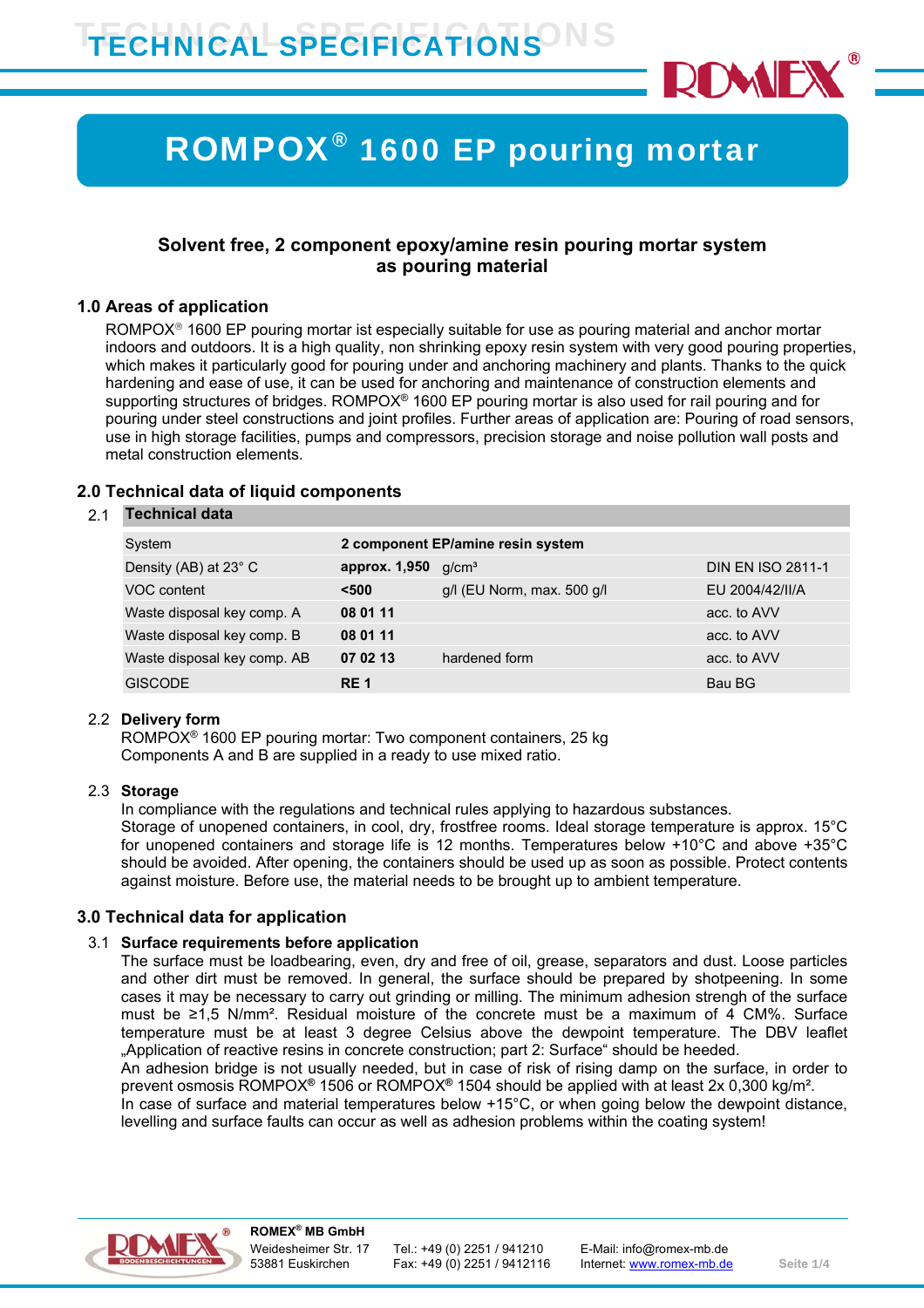

#### 3.2 **Technical data for application**

| Application time at        | $10^{\circ}$ C | 40        | minutes      | ROMEX <sup>®</sup> - Norm 04 |
|----------------------------|----------------|-----------|--------------|------------------------------|
|                            |                |           |              |                              |
|                            | $20^\circ$ C   | 20        | minutes      | ROMEX <sup>®</sup> - Norm 04 |
|                            |                |           |              |                              |
|                            | $30^\circ$ C   | 10        | minutes      | ROMEX® - Norm 04             |
| Pot time                   | $23^\circ$ C   | 23        | minutes      | ROMEX <sup>®</sup> - Norm 04 |
|                            |                |           |              |                              |
| Min. hardening temperature |                | $+10$     | $^{\circ}$ C | Floor and air temperature    |
|                            |                |           |              |                              |
| Application temperature    |                | $15 - 30$ | $^{\circ}$ C | Floor and air temperature    |
|                            |                |           |              |                              |
| Dewpoint distance          |                | $\geq$ 3  | $^{\circ}$ C | Floor and air temperature    |
|                            |                |           |              |                              |
| Air humidity               |                | $\leq$ 75 | $\%$         | Relative air humidity        |
|                            |                |           |              |                              |

**Please note**: *The times mentioned in item 3.2 are approximations and will vary with differing ambient conditions*

#### 3.3 **Application instructions**

Component B (hardener, bottle) is poured completely into component A (resin and filler material) and stirred well (at least 5 minutes) using a slow rotating mixer (approx. 300 rpm diameter of whisk approx. 1/3 of the diameter of the container). Take care to mix all the material from the sides and bottom of container as well). In case of using part measurements (mix A component first, homogenously), these need to be weighed exactly using an electronic scale according to the stated mixing ratio. Mix only the quantity that can be used within the pot time. Do not use straight from the delivery container! Avoid mixing air into mixture. After mixing, pour into a clean container and stir again.

ROMPOX® 1600 pouring mortar is applied by pouring. In order to avoid air bubbles, application must be done all in one go without interruption. Existing framework must be treated with suitable separators (wax, oil).

#### 3.4 **Application example**

#### as **pouring mortar**

on cementbound surface

| <b>Work process</b>        | <b>Product</b>                                       | <b>Consumption</b>                                             | <b>Application</b> |
|----------------------------|------------------------------------------------------|----------------------------------------------------------------|--------------------|
| Surface preparation        | $\overline{\phantom{a}}$                             | -                                                              | see point 3.1      |
| <b>Pouring</b>             | ROMPOX <sup>®</sup> 1600 EP<br><b>Pouring mortar</b> | $1.9$ kg/l<br>19 kg/cm/m <sup>2</sup>                          | Continuous pouring |
| <b>Minimum consumption</b> |                                                      | e.g. for a depth of<br>5mm approx.<br>$9.5$ kg/ m <sup>2</sup> |                    |

#### 3.5 **Cleaning**

Each time work is interrupted, clean all tools and equipment with a general solvent (i.e. ethanol, white spirits. Hardened material can only be removed mechanically.

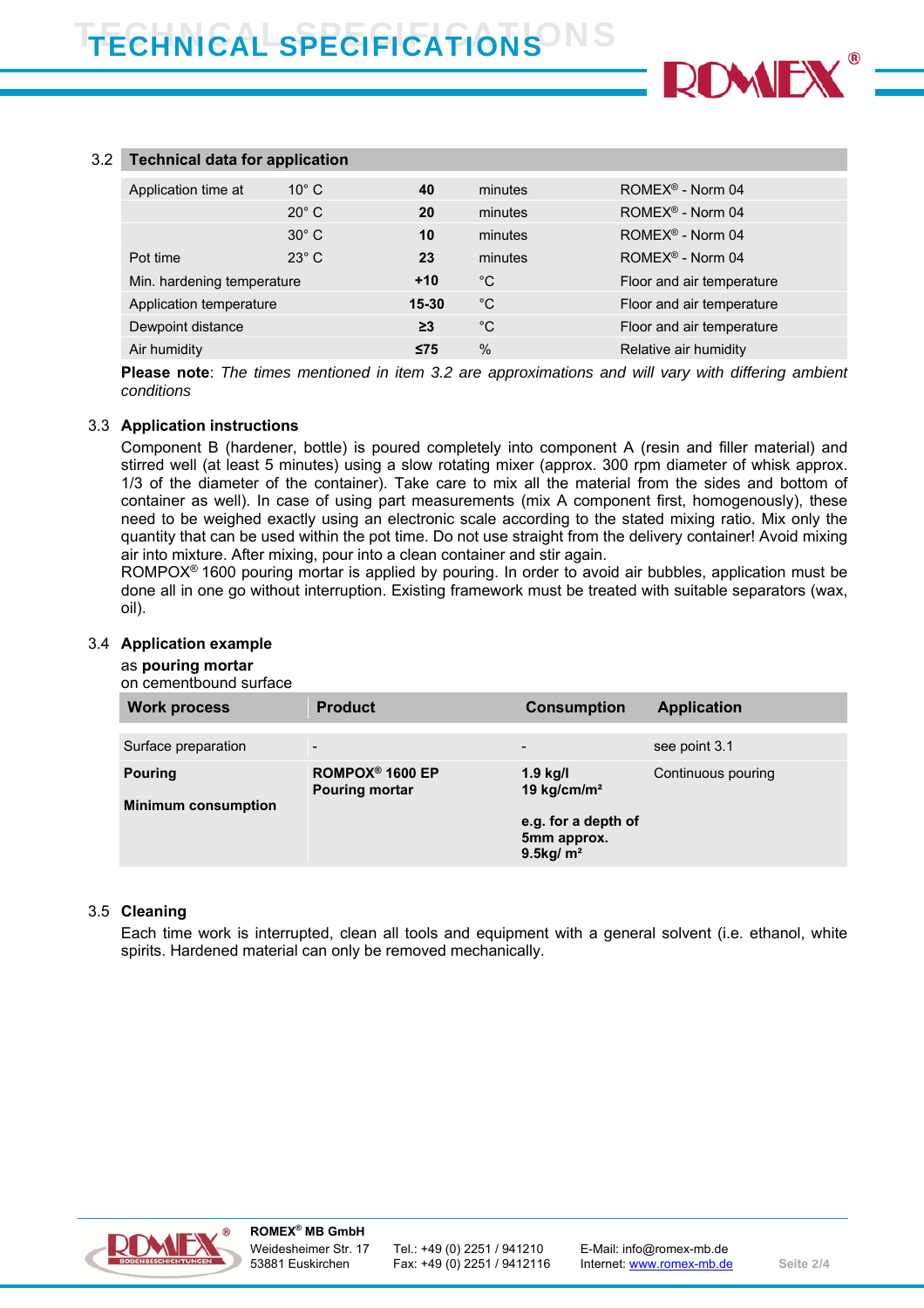

# **4.0 Technical data of hardened product**

| 4.1 | <b>Technical data of hardened product</b> |       |          |                    |                              |  |
|-----|-------------------------------------------|-------|----------|--------------------|------------------------------|--|
|     | Re-application at                         | 23 °C | $8 - 48$ | $min. / max.$ hrs. | ROMEX <sup>®</sup> - NORM 07 |  |
|     | Can be walked on at                       | 23 °C | 24       | hrs.               | ROMEX <sup>®</sup> - NORM 07 |  |
|     | Fully hardened at                         | 23 °C | >7       | days               | ROMEX <sup>®</sup> - NORM 07 |  |
|     | Compressive strength: after 7 days        |       | $>70$    | N/mm <sup>2</sup>  | <b>DIN EN 1015-11</b>        |  |
|     | Compressive strength: after 1 day         |       | $>35$    | N/mm <sup>2</sup>  | <b>DIN EN 1015-11</b>        |  |
|     | Bending tensile strength: after 7 days    |       | $>35$    | $N/mm^2$           | <b>DIN EN 1015-11</b>        |  |
|     | Bending tensile strength: after 1 day     |       | $>25$    | N/mm <sup>2</sup>  | <b>DIN EN 1015-11</b>        |  |
|     | Adhesion on concrete (sanded)             |       | 3        | N/mm <sup>2</sup>  |                              |  |
|     | Adhesion on steel (sanded)                |       | 15       | N/mm <sup>2</sup>  |                              |  |
|     | Shore-D-Hardness                          |       | ±82      | Shore-D            | <b>DIN 53505</b>             |  |
|     | Layer thickness                           |       | $5 - 50$ | <sub>mm</sub>      |                              |  |
|     | Grainsize                                 |       | $0 - 2$  | <sub>mm</sub>      |                              |  |
|     |                                           |       |          |                    |                              |  |

## 4.2 **Properties ROMPOX® 1600 EP pouring mortar**

- Very good pouring properties
- Shrink free hardening
- Friction locked connection
- High compressive strength
- Good adhesion on steel surfaces
- Under normal conditions can be applied without the use of an adhesion bridge
- Free of nonylphenol
- Free of benzylalcohol
- Mechanically highly loadbearing
- Low temperature expansion coefficient, suitable for use indoors and outdoors
- Colour: Grey, when used outdoors it will yellow
- Very good chemical resistance
- Frost and de-icing salt resistant
- Water permeable

*Note: If possible, always use material from the same production batch, especially on visible surfaces, as material from different production batches, may have slightly differing colour nuances. Hardened, liquid plastics are subjected to environmental factors i.e. UV rays and can thus change visually after hardening (i.e. yellowing, loss of gloss, white discolouration). The functioning of the industrial floor is not affected by this and does not constitute a fault. The colours of the products depend on raw materials and production methods and may have slight deviations.* 

## **5.0 Safety instructions**

The products contain reactive materials and are partly hazardous to health in a non-hardened state. The hardener components can cause burns due to high alkali content. It can also cause irritation or skin sensitization. Avoid skin contact. If the product does get onto the skin, wash well with soap and water. If the product gets into the eyes, rinse well with water (keep an eye wash bottle on site) and seek medical treatment immediately. The guidelines in the regulations of handling hazardous materials apply as well as information sheets provided by the professional association of the chemical industry (i.e. BG-Bau, BGR 227 "Handling of epoxy resins"). Exact details on the handling of this product can be found in the safety data sheet for ROMPOX® 1600 EP pouring mortar, comp. A and B.